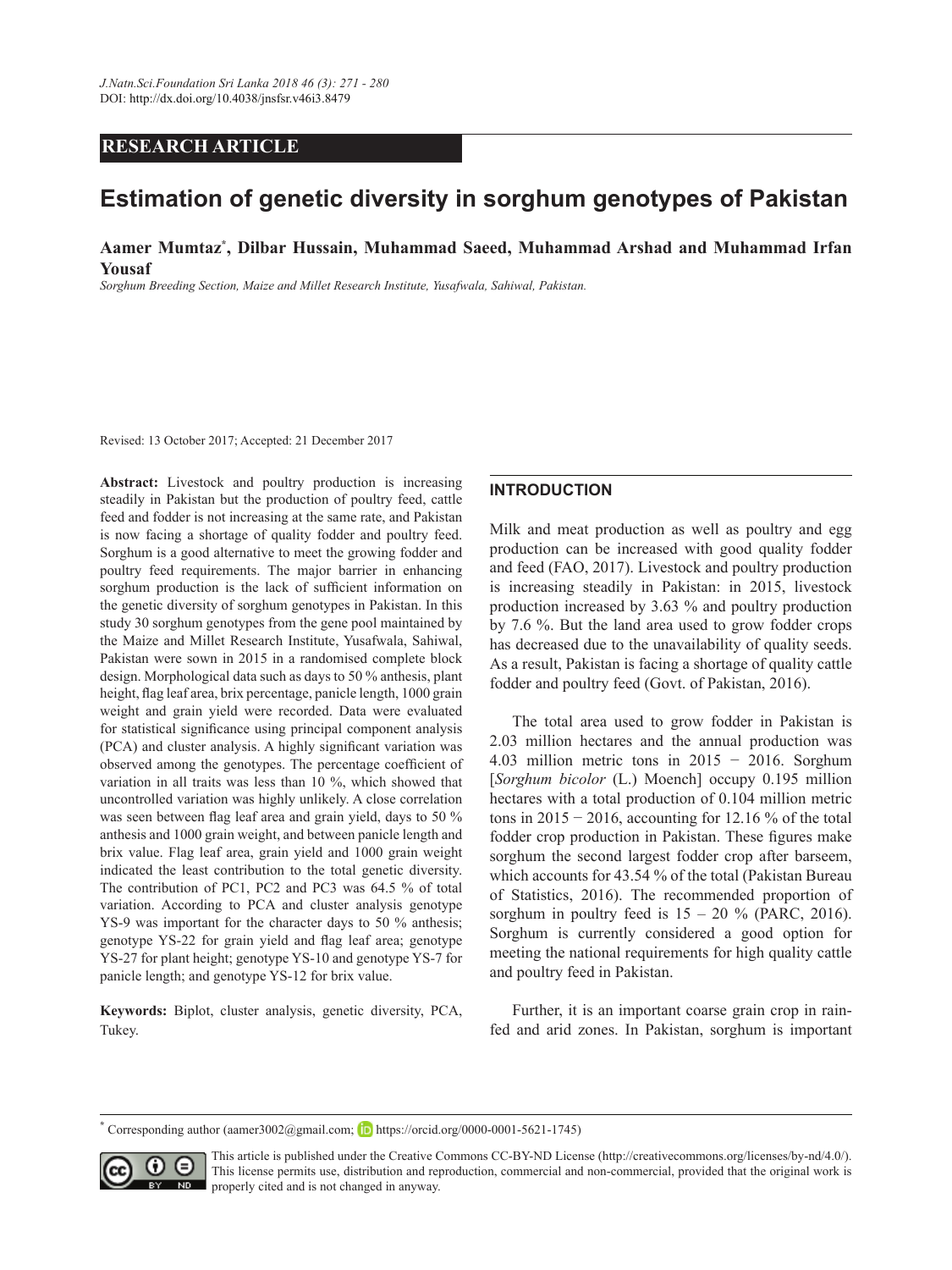as a grain crop as well as a summer fodder crop (Bibi *et al*., 2010). It is the fifth most important cereal crop worldwide after wheat, rice, maize and barley (Ritter *et al*., 2007; Motlhaodi *et al*., 2014). It is not only a source of fodder for livestock, but its grains are also used in poultry feed as the best substitute for maize. Sorghum is a good source of carbohydrates and protein (Selle, 2011). The crop is thus increasingly valued in view of the expanding poultry industry. It is also gaining importance as a source of starch for textile industries, and is used in gum manufacture (FAO, 2016).

Genetic diversity is a gift of nature for the selection and development of crop varieties. Among the many causes of genetic diversity, the most important are natural mutation, geographical separation and genetic barriers (Zongo *et al*., 1993; Appa *et al*., 1996). Sorghum in Pakistan is not a native crop. It has been introduced from different African countries almost five decades ago and shows a considerable diversity. Although it is widely accepted that the knowledge on sorghum crop diversity is needed for genetic improvement, unfortunately there is little information available in Pakistan. Jain and Patel (2016) performed principal component analysis (PCA) for fodder yield and its components in sorghum accessions in India. It was observed that the first three principal components (PC) scored 70.89 % variation. It was reported that the total variation was mainly due to variation in the fodder yield and their contributing traits i.e. stem girth, dry fodder yield, green fodder yield, days to 50 % anthesis, leaf length, leaf width and number of leaves/plant. The 28 genotypes were grouped into four clusters with the help of cluster analysis on the basis of average linkage, and it was found that the varieties of first and second clusters were superior in terms of green and dry fodder yield, the third cluster for early maturity and the fourth for brix percent. Sinha and Kumaravadivel (2016) estimated the genetic diversity in sorghum genotypes in India. With the help of PCA, it was revealed that the stem girth, leaf breadth and panicle width contributed maximum towards divergence. Fourty accessions were grouped under 6 clusters. Cluster I contained the maximum number of accessions and cluster VI contained the minimum by using hierarchical cluster analysis. The highest mean value was observed for 1000 seed weight and grain yield in cluster III. For yield and yield related components, it was concluded that the selection of parents must be based on the wider inter-cluster distance and superior mean performance. In the present study, the genetic diversity of local sorghum genotypes was determined using morphological traits to provide information for future breeding programmes to develop better varieties and hybrids.

#### **METHODOLOGY**

Thirty sorghum accessions, selected from material imported from the International Crop Research Institute for Semi-Arid Tropics (ICRISAT), India were planted at the Maize and Millet Research Institute, Yusafwala, Sahiwal, Pakistan in 2015 in a randomised complete block design with three replicates. The size of each plot was  $5 \times 3$  m. All agronomic practices, i.e., irrigation, fertiliser application, pesticide application, hoeing and thinning, etc. were done at appropriate times. Five plants were selected randomly from each entry for data collection.

Data were collected for the following traits: leaves per plant, days to 50 % anthesis, plant height, flag leaf area, brix percentage, panicle length, 1000 grain weight and grain yield. The statistical significance of differences among accessions was determined according to Steel *et al*. (1998) using Statistix v. 8.1 software. PCA was used to correlate the standardised data of morphological traits recommended by Sneath and Sokal (1973) using XLSTAT software. The determination of genetic similarity was done using hierarchical cluster analysis (Sneath & Sokal, 1973) using SPSS software.

#### **RESULTS AND DISCUSSION**

Statistical analysis detected highly significant variations among genotypes. Replication of the comparisons was not effective because of non-significant variations among replication attempts (Table 1). Descriptive statistics of morphological traits of thirty sorghum accessions are summarised in Table 2. The percentage coefficients of variation (CV %) in all traits were less than 10, which indicates that uncontrolled variations were highly unlikely. The largest ranges in values were seen for grain yield (2561.6 – 5190.2 kgha<sup>-1</sup>) and flag leaf area (135.14 − 315.31 cm). The results of Tukey pairwise comparisons are shown in the Appendix.

#### **Principal component analysis**

PCA is interpreted based on the correlations among variables: the further the number from zero in either direction, the greater the positive or negative correlation. Consideration of the magnitude of these numbers is a subjective decision and is needed to determine the level of correlation at which a given value is considered as important (Ringner, 2008). In this analysis three PCs yielded values greater than 1: PC1 26.85 %, PC2 21.03 %, and PC3 16.48 % (Table 3). Together they contributed to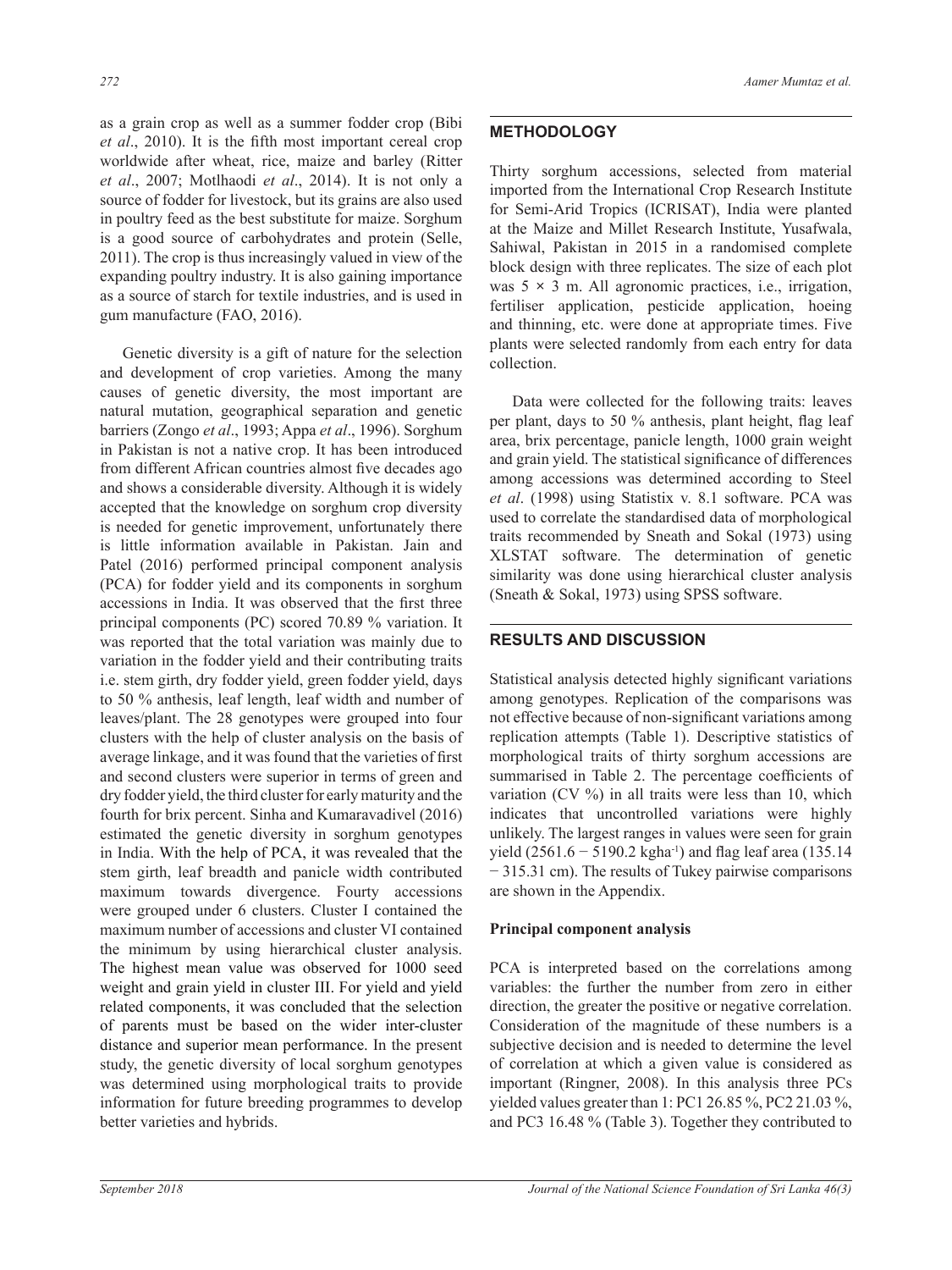Total 89

| Source | DF | Brix $%$ | D 50 $%$    | FLA          | GW                    | GY           | HL           | <b>PH</b>    |
|--------|----|----------|-------------|--------------|-----------------------|--------------|--------------|--------------|
| Rep    |    | 4.01     | 176.478 N   | $1227.4$ NS  | 19.3368 <sup>NS</sup> | 592333 NS    | $17.2794$ NS | 838.8 NS     |
| Gen    | 29 | 45.40    | $21.925$ ** | $26213.6$ ** | 88.7054 **            | $1366555$ ** | $80.90**$    | $16174.1$ ** |

**Table 1:** Analysis of variance of sorghum accessions for morphological traits

Rep - replication; Gen - genotype; D 50 % - days to 50 % anthesis; FLA - flag leaf area; GW - 1000 grain weight; GY - grain yield; HL - panicle length; PH - plant height; \*\* - significant; NS - non-significant

Error 58 0.0681 3.110 12.8 0.4102 10982 5.7778 9.5

Variable Mean SD Minimum Maximum Range CV Brix % 10.61 3.89 3.40 18.12 14.72 2.46 D 50 % 77.60 2.72 72.00 82.00 10.00 2.27 FLA (cm) 263.65 93.48 135.14 450.45 315.31 1.36 GW (g) 26.59 5.44 18.02 39.77 21.75 2.41

**Table 2:** Descriptive statistics of sorghum accessions for morphological traits

D 50 % - days to 50 % anthesis; FLA - flag leaf area; GW - 1000 grain weight; GY - grain yield; HL - panicle length; PH - plant height

GY (kgha<sup>-1</sup>) 4149.20 674.92 2561.60 5190.20 2628.60 2.53 HL (cm) 26.11 5.19 17.02 38.04 21.02 9.21 PH (cm) 239.84 73.43 132.13 380.38 248.25 1.29

**Table 3:** Principal component analysis of sorghum accessions

|               | F1     | F <sub>2</sub> | F3     | F4     | F5     | F6     |         |
|---------------|--------|----------------|--------|--------|--------|--------|---------|
| Eigenvalue    | .879   | 1.472          | 1.153  | 0.872  | 0.627  | 0.570  | 0.427   |
| Variability % | 26.847 | 21.029         | 16.475 | 12.455 | 8.953  | 8.140  | 6.100   |
| Cumulative %  | 26.847 | 47.876         | 64.352 | 76.807 | 85.760 | 93.900 | 100,000 |

**Table 4:** Squared cosines of the variables for morphological traits

|                            | F1    | F <sub>2</sub> | F3    | F4    | F5    |
|----------------------------|-------|----------------|-------|-------|-------|
| Brix $%$                   | 0.021 | 0.561          | 0.034 | 0.238 | 0.001 |
| D 50 %                     | 0.697 | 0.004          | 0.000 | 0.007 | 0.000 |
| $FLA$ (cm)                 | 0.247 | 0.009          | 0.469 | 0.010 | 0.136 |
| GW(g)                      | 0.574 | 0.031          | 0.004 | 0.017 | 0.290 |
| $GY$ (kgha <sup>-1</sup> ) | 0.114 | 0.576          | 0.015 | 0.010 | 0.135 |
| $HL$ (cm)                  | 0.058 | 0.271          | 0.122 | 0.473 | 0.040 |
| $PH$ (cm)                  | 0.169 | 0.021          | 0.510 | 0.116 | 0.024 |

D 50 % - days to 50 % anthesis; FLA - flag leaf area; GW - 1000 grain weight; GY - grain yield; HL - panicle length; PH - plant height

The bold values are significant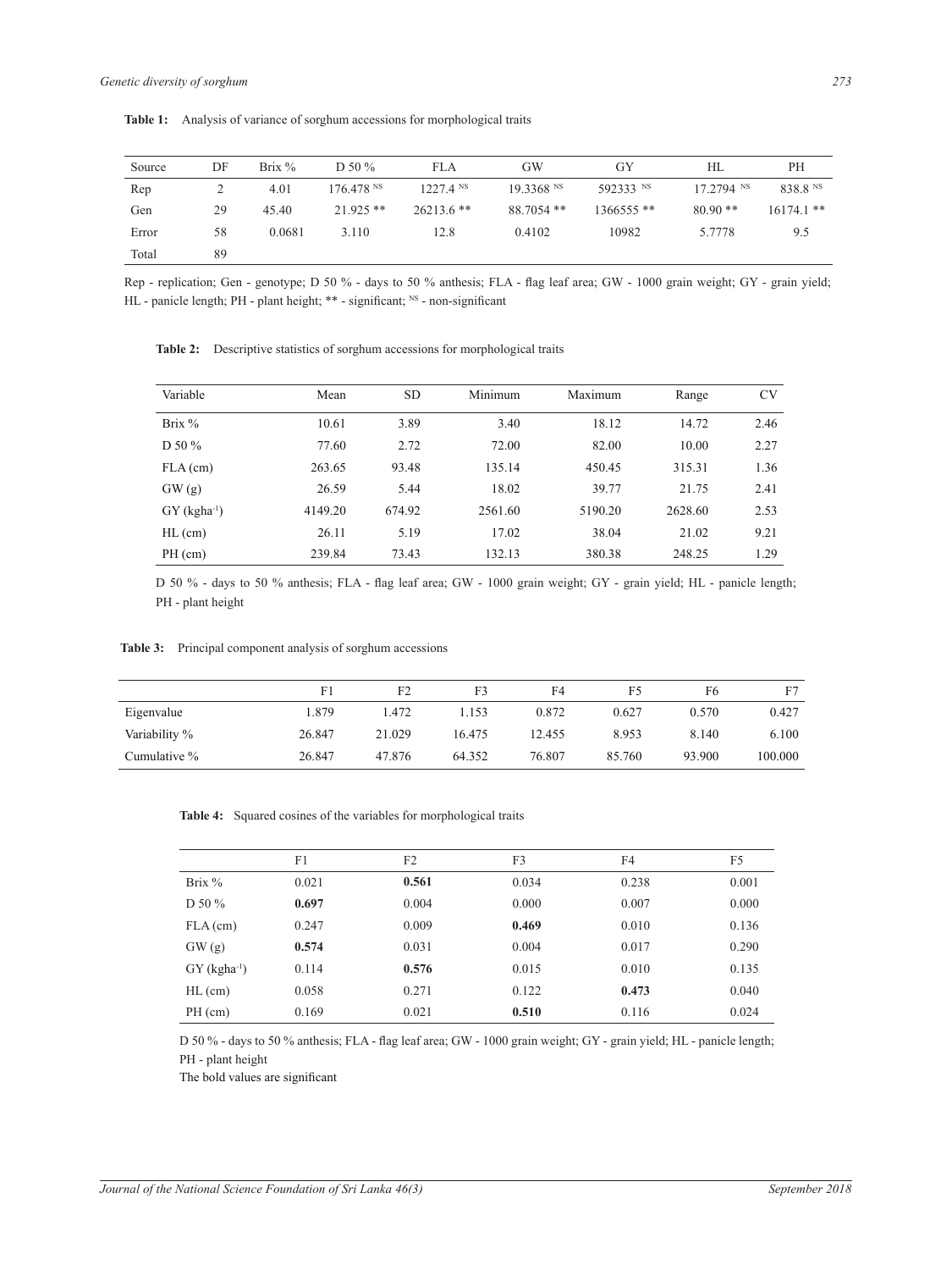64.35 % of the total variation, whereas other correlations accounted for the remaining 35.65 %.

The first component correlated strongly with plant height (positive factor loading) and brix value (negative factor loading). The second component showed considerable positive loading for days to 50 % anthesis and panicle length. The third component showed strong correlations with flag leaf area (positive factor loading) and grain yield (negative factor loading) (Tables 4 and 5).

The percentage variations are shown in the scree plot (Figure 1) generated with eigenvalues on the y-axis and PC analysis results on the x-axis. The greatest variation was due to PC1, PC2 and PC3 whereas the other components contributed to much less variation. In addition, PC1 accounted for the largest contribution to total genetic diversity.

#### **Biplot analysis**

Biplot analysis aids in selection processes and targeting selection objectives by visualising similarities and correlations between traits. Figure 2 clearly shows close associations between plant height, flag leaf area and grain yield. Flag leaf area and grain yield were strongly correlated (arrows of the same length), as were days to 50 % anthesis and 1000 grain weight, and panicle length and brix value. Flag leaf area and grain yield contributed less to total genetic diversity (very short arrows), as did 1000 grain weight compared to other traits. Biplot analysis was also used by Jain and Patel (2016) to estimate the genetic diversity in sorghum, where a large genetic diversity was observed because the genotypes remained scattered in all four quadrants. The positive values on the vertical axis are linked with plant height, while flag leaf area and grain yield are linked with positive values on both the vertical and horizontal axes. Days to

| Table 5: Factor loading of morphological traits |  |  |  |  |  |  |
|-------------------------------------------------|--|--|--|--|--|--|
|-------------------------------------------------|--|--|--|--|--|--|

|                            | F1       | F <sub>2</sub> | F3       | F4       | F5       |
|----------------------------|----------|----------------|----------|----------|----------|
| Brix $%$                   | 0.144    | 0.749          | $-0.186$ | $-0.488$ | 0.032    |
| D 50 $%$                   | 0.835    | 0.063          | $-0.007$ | $-0.085$ | $-0.020$ |
| $FLA$ (cm)                 | 0.497    | 0.093          | $-0.685$ | 0.100    | 0.369    |
| GW(g)                      | $-0.757$ | 0.177          | 0.061    | $-0.132$ | 0.538    |
| $GY$ (kgha <sup>-1</sup> ) | $-0.338$ | 0.759          | $-0.121$ | 0.099    | $-0.367$ |
| $HL$ (cm)                  | 0.240    | 0.521          | 0.350    | 0.688    | 0.200    |
| $PH$ (cm)                  | 0.411    | 0.143          | 0.714    | $-0.340$ | 0.156    |

D 50 % - days to 50 % anthesis; FLA - flag leaf area; GW - 1000 grain weight; GY - grain yield; HL panicle length; PH - plant height



Figure 1: Scree plot resulting from PCA of sorghum genotypes in Pakistan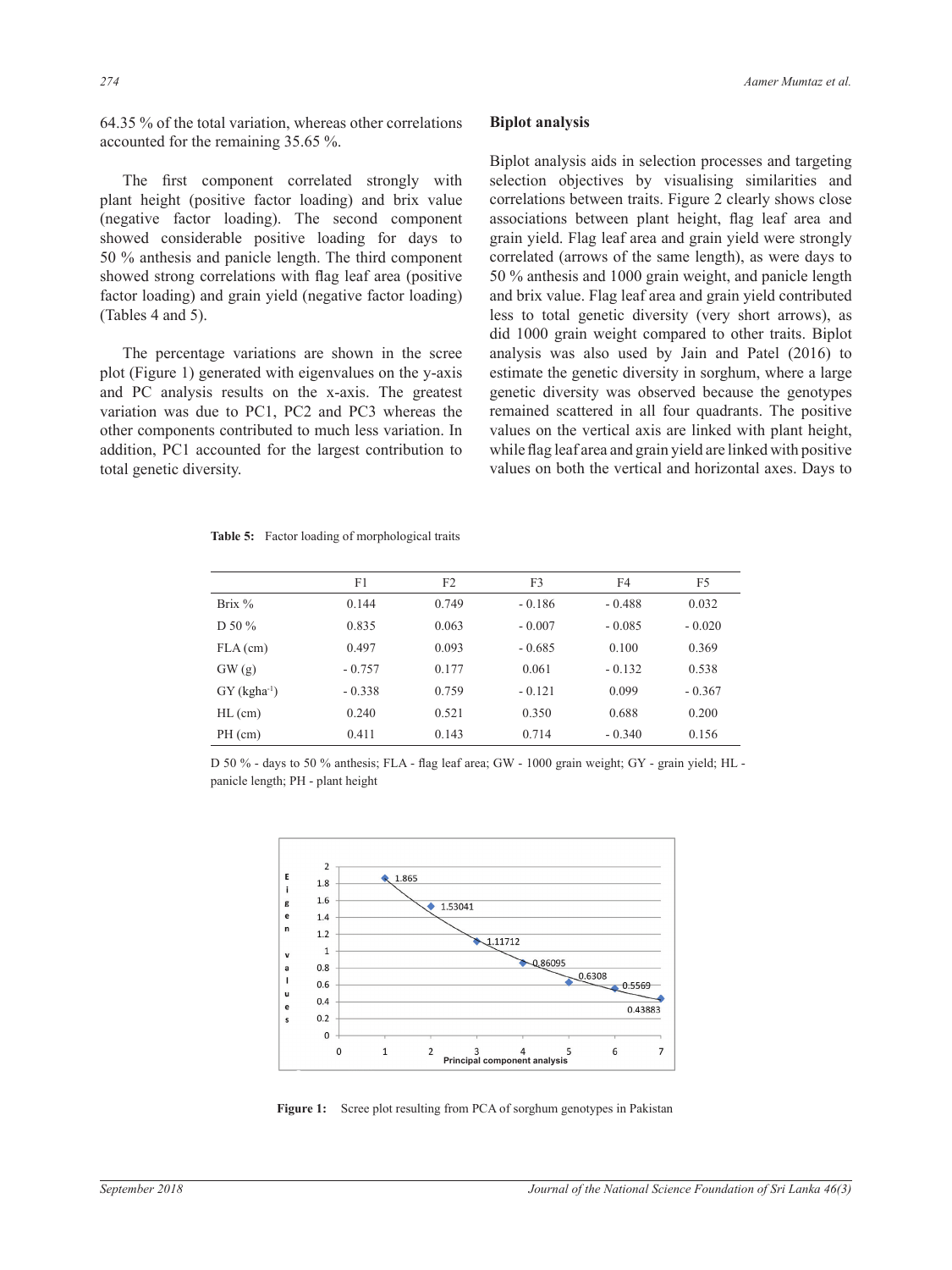





**Figure 3:** Dendrogram resulting from cluster analysis of sorghum genotypes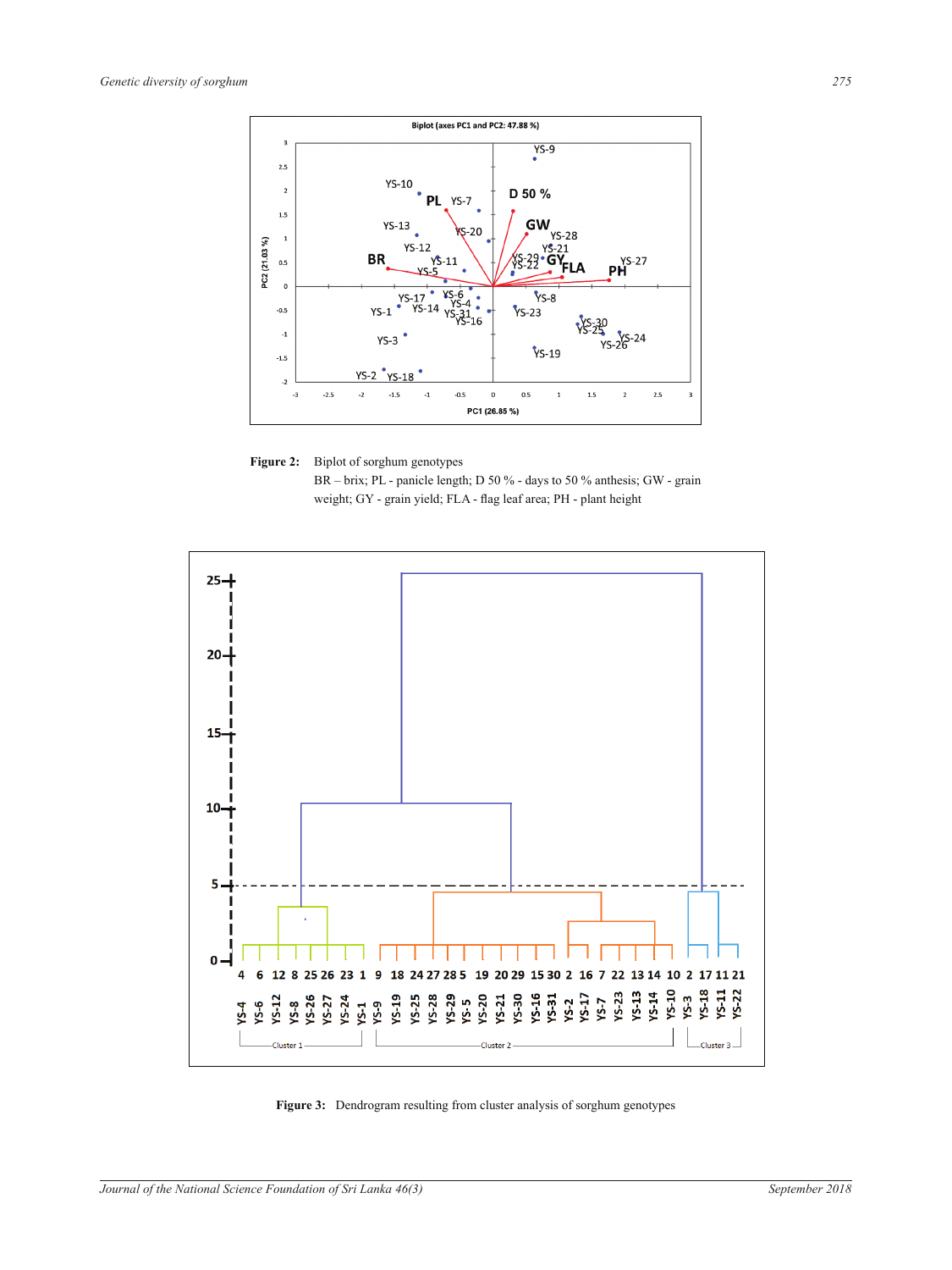|         | F1     | F2     | F3     | F <sub>4</sub> | F <sub>5</sub> |
|---------|--------|--------|--------|----------------|----------------|
| $YS-1$  | 6.833  | 0.549  | 7.035  | 1.199          | 6.983          |
| $YS-2$  | 9.188  | 10.046 | 0.582  | 2.794          | 0.310          |
| $YS-3$  | 5.947  | 3.386  | 1.779  | 13.202         | 0.345          |
| $YS-4$  | 0.167  | 0.180  | 17.281 | 3.591          | 1.170          |
| $YS-5$  | 1.760  | 0.041  | 0.557  | 16.526         | 3.796          |
| $YS-6$  | 0.390  | 0.005  | 5.662  | 2.419          | 6.050          |
| $YS-7$  | 0.156  | 8.427  | 0.163  | 12.794         | 0.122          |
| $YS-8$  | 1.409  | 0.050  | 3.364  | 0.150          | 0.337          |
| $YS-9$  | 1.321  | 23.801 | 1.025  | 7.852          | 2.180          |
| $YS-10$ | 4.198  | 12.606 | 0.242  | 0.170          | 2.890          |
| $YS-11$ | 0.638  | 0.373  | 3.403  | 2.173          | 0.066          |
| $YS-12$ | 2.379  | 1.261  | 11.797 | 6.323          | 8.870          |
| $YS-13$ | 4.474  | 3.848  | 1.056  | 4.798          | 3.790          |
| $YS-14$ | 1.715  | 0.143  | 0.000  | 0.037          | 12.694         |
| $YS-16$ | 0.014  | 0.879  | 2.255  | 0.041          | 1.069          |
| $YS-17$ | 2.861  | 0.047  | 0.207  | 4.461          | 1.824          |
| $YS-18$ | 4.052  | 10.395 | 3.828  | 0.233          | 7.573          |
| $YS-19$ | 1.309  | 5.477  | 5.550  | 0.414          | 5.636          |
| $YS-20$ | 0.016  | 3.018  | 0.806  | 0.959          | 3.551          |
| $YS-21$ | 1.887  | 1.192  | 0.225  | 1.388          | 3.474          |
| $YS-22$ | 0.286  | 0.213  | 5.880  | 0.127          | 1.723          |
| $YS-23$ | 0.370  | 0.589  | 4.552  | 0.195          | 1.551          |
| $YS-24$ | 12.285 | 3.014  | 1.781  | 1.122          | 0.375          |
| $YS-25$ | 5.485  | 2.042  | 5.794  | 1.746          | 13.445         |
| $YS-26$ | 9.297  | 3.268  | 6.264  | 0.248          | 4.914          |
| $YS-27$ | 12.542 | 0.383  | 2.019  | 0.374          | 0.730          |
| $YS-28$ | 2.569  | 2.498  | 1.274  | 1.232          | 0.150          |
| $YS-29$ | 0.294  | 0.296  | 0.011  | 12.919         | 1.599          |
| $YS-30$ | 5.977  | 1.310  | 2.873  | 0.157          | 0.553          |
| $YS-31$ | 0.179  | 0.660  | 2.735  | 0.356          | 2.230          |

**Table 6:** Contribution of genotypes to factors (%) for variation

50 % anthesis, 1000 grain weight and panicle length are linked with positive values on the horizontal axis, whereas brix value shows negative vertical axis values. This information is helpful in clarifying trait correlations among genotypes. Performance of genotypes for any trait could be determined with the arrow direction and position of the genotype (Aslam *et al*., 2014). The genotypes which showed better performance for different traits are; genotype YS-9 for days to 50 % anthesis, genotype YS-28 for 1000 grain weight, and genotype YS-21 and YS-29 for grain yield. Genotype YS-22 showed better performance for grain yield and flag leaf area. For plant height, genotypes YS-27 and YS-8 showed better performance. For panicle length, better performance was observed for genotypes YS-10, YS-7 and YS-20. For brix value, the best performing were genotypes YS- 5, YS-6, YS-1, YS-4, YS-11, YS-12, YS-14 and YS-17. Genotype YS-13 showed better performance with both panicle length and brix value (location midway between the two arrows). The genotypes YS-2, YS-3, YS-16, YS-18, YS-19, YS-23, YS-24, YS-25, YS-26 and YS-30 showed no significant improvement for any trait (location at the axes with no trait arrows) (Figure 3). The largest contributions to genetic diversity were from the genotypes YS-27, YS-24 and YS-26 in PC1, YS-9, YS-10 and YS-18 in PC2, and YS-4, YS-12 and YS-1 in PC3 (Table 6).

The results show that PC analysis can be helpful in evaluating crop production data. Makanda *et al*. (2011) and Sinha and Kumaravadivel (2016) also found significant differences among different morphological traits in sorghum.

According to PC analysis, selective breeding would be favoured with YS-9 for days to 50 % anthesis, YS-28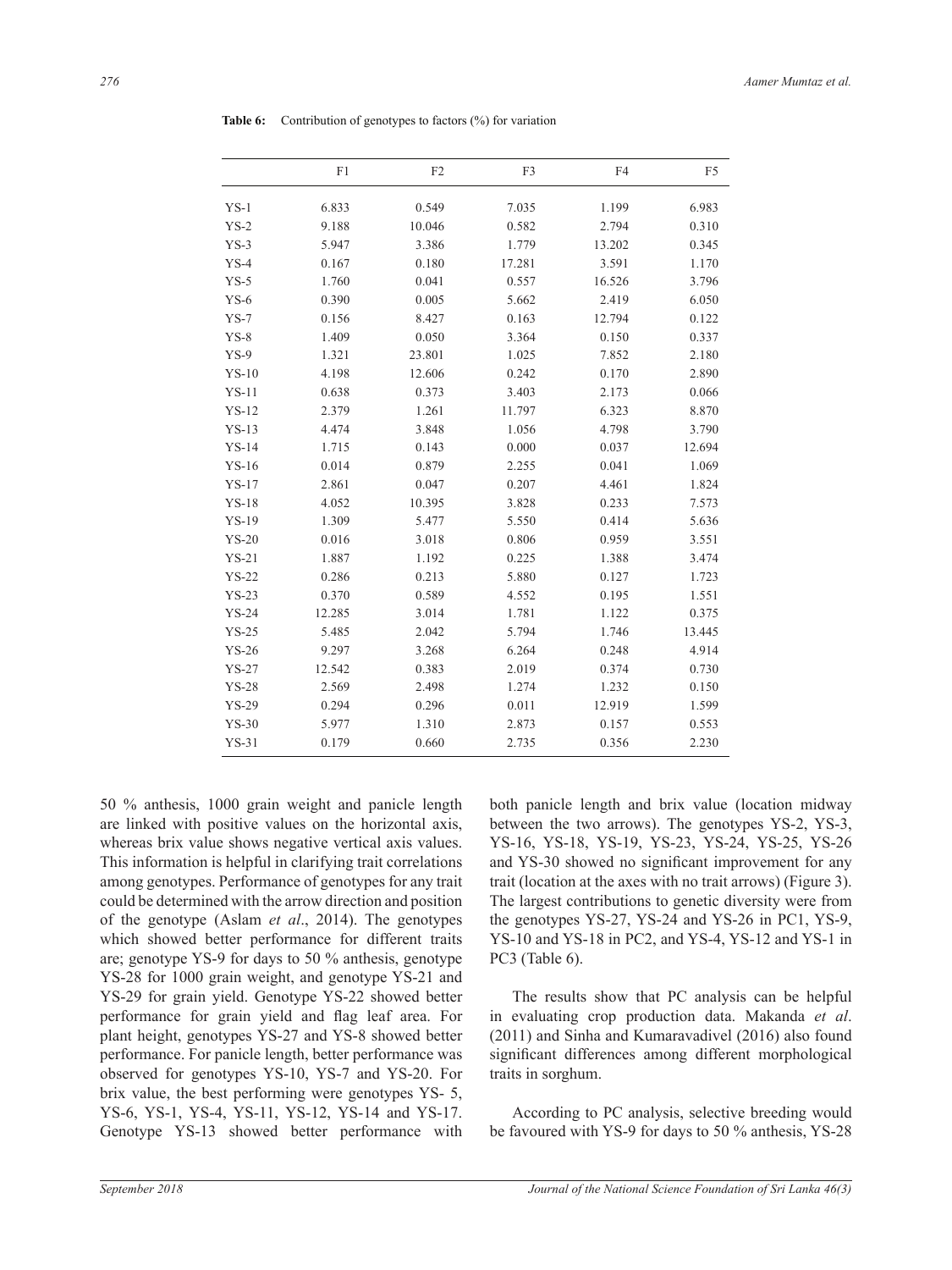for 1000 grain weight, YS-29 for grain yield, YS-22 for grain yield and flag leaf area, YS-27 and YS-8 for plant height, YS-10 and YS-7 for panicle length, and YS-1, YS-4, YS-5, YS-6 and YS-12 for brix value. Although genotypes YS-1, YS-4 and YS-12 yielded moderate correlations, they made the largest contributions to total genetic diversity in PC3. Similarly, large contributions to the total genetic diversity makes YS-9 the best genotype for days to 50 % anthesis, whereas YS-27 and YS-8 are optimum choices to select for plant height, and YS-10 and YS-7 for panicle length.

Shergo *et al*. (2013) found maximum contribution of the first two PCs in sorghum genotypes. Kisua *et al*. (2014) and Sinha and Kumaravadivel (2016) observed maximum contribution of the first four PCs in sorghum genotypes, and Sinha and Kumaravadivel (2016) observed maximum contribution of the first three PCs to total genetic diversity in sorghum genotypes. The present study is similar to data from Sinha and Kumaravadivel (2016) in contribution of PCs to total genetic diversity because they found maximum contribution of stem girth and leaf breadth towards divergence. The previous study also evaluated the contribution of different morphological traits to total genetic diversity similar to the present study. The results of this study also agree with Felix *et al.* (2015), where widespread varieties were observed in the biplot which represent the large diversity in sorghum germplasm.

#### **Cluster analysis**

Cluster analysis is a data exploration (mining) tool that can divide a multivariate dataset into natural clusters (groups). This approach grouped the 30 sorghum genotypes into three clusters of 8, 18 and 4 genotypes (Figure 3, Table 8). The genotypes in the first cluster had high mean values for grain weight and grain yield, while those in the second cluster had high mean values for days to 50 % anthesis, plant height, flag leaf area and panicle length. Members of the third cluster had high brix percentage values (Table 7).

These results are depicted in the dendrogram, which shows two main groups, the first of which is further divided into two subgroups. According to these groupings, selection of genotypes from cluster 2 should be selected to favour days to 50 % anthesis, plant height, flag leaf area and panicle length. The brix value contributes for cluster 3 while grain weight and grain yield contribute for cluster 1.

Cluster 2 contained the largest number of genotypes, followed by cluster 1 and cluster 3, which contained

fewer genotypes. Shergo *et al.* (2013) observed five clusters in their study. Kisua *et al*. (2014) observed three clusters and Sinha and Kumaravadivel (2016) observed four clusters in sorghum. The results of this study agree with Kisua *et al*. (2014), as they observed that the accessions which plot in different parts of the biplot would be the most informative for distinguishing accessions with narrow and wide diversity. Also, the selection of traits was similar to those in this study. The results to this study were somewhat different with respect to Shergo *et al*. (2013), as they observed comparatively more genetic diversity. The main reason for this is that they performed cluster analysis on morphological as well as quality traits. The genetic diversity observed by Sinha and Kumaravadivel (2016) was also comparatively higher because they evaluated some complicated traits like leaf length, leaf breadth and number of leaves.

The two statistical methods predicted somewhat different results for 1000 grain weight. According to PCA YS-18 is important for 1000 grain weight, whereas according to cluster analysis YS-4, YS-6, YS-12, YS-8, YS-26, YS-27, YS-24 and YS-1 are important for the same trait.

For most traits there is consensus based on PCA and cluster analysis. For efficient breeding, variety and hybrid development, preference should be given to: genotype YS-9 for short duration plants, genotype Y-22 for high grain yield, genotype YS-27 for medium height plants, genotypes YS-19 and YS-7 for long panicle, and for sweeter stalks preference should be given to genotype YS-12. Days to 50 % anthesis, 1000 grain weight and panicle length are positively correlated highlighting the fact that care is needed for joint selection of these traits. If selection is done considering these genotypes and traits in combination, it will surely lead to a high yielding, medium height and high sweet stalk variety.

**Table 7:** Cluster analysis of sorghum accessions for morphological traits

| Variable  | Cluster 1 | Cluster 2 | Cluster 3 |
|-----------|-----------|-----------|-----------|
| Brix $%$  | 9.61      | 10.33     | 10.61     |
| D 50 %    | 77        | 78.36     | 77        |
| FLA       | 201.98    | 323.67    | 247.25    |
| <b>GW</b> | 29.01     | 25.16     | 25.70     |
| <b>GY</b> | 4929.80   | 4269.08   | 2903.40   |
| HL.       | 22.96     | 26.57     | 24.52     |
| PН        | 252.88    | 274.82    | 206.46    |
|           |           |           |           |

 $D =$  days to 50 % anthesis; PH = plant height; FLA = flag leaf area;  $HL =$  panicle length;  $GW =$  grain weight;  $GY =$  grain yield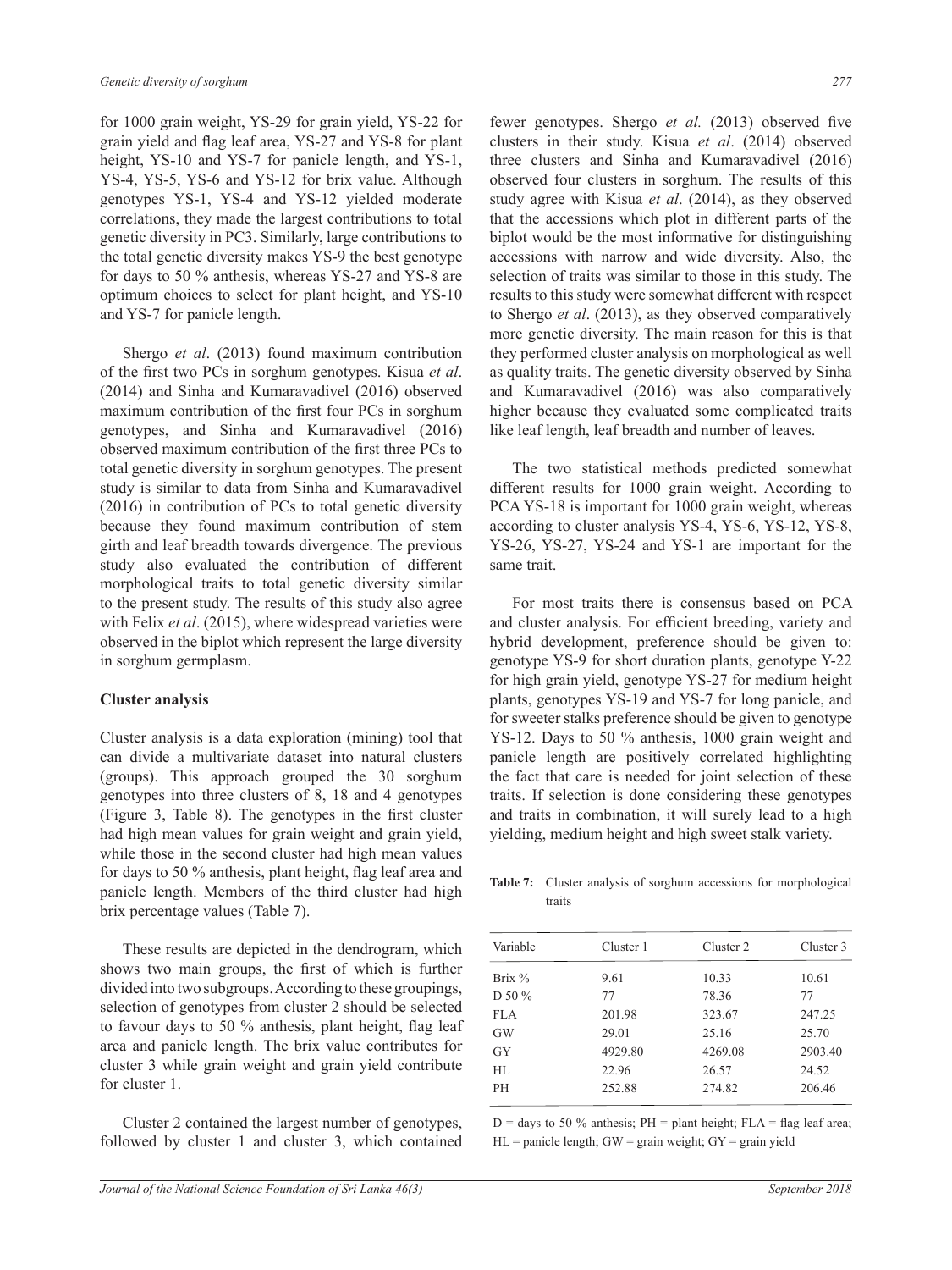| Cluster | No. of<br>genotypes | Name of genotypes                                                                                                           |
|---------|---------------------|-----------------------------------------------------------------------------------------------------------------------------|
|         | 8                   | YS-1, YS-4, YS-6, YS-8, YS-12, YS-24, YS-26, YS-27                                                                          |
| ∍       | 18                  | YS-2, YS-5, YS-7, YS-9, YS-10, YS-13, YS-14, YS-16, YS-17, YS-19,<br>YS-20, YS-21, YS-23, YS-25, YS-28, YS-29, YS-30, YS-31 |
|         | 4                   | YS-3, YS-11, YS-18, YS-22                                                                                                   |

**Table 8:** Summarisation of sorghum genotypes for cluster analysis

#### **CONCLUSION**

Significant variations were found among genotypes, and both PCA and cluster analysis can be helpful in identifying genotypes which merit further evaluation. Flag leaf area correlated closely with grain yield, days to 50 % anthesis and 1000 grain weight, and panicle length correlated closely with brix value. Flag leaf area, grain yield and 1000 grain weight contributed least to total genetic diversity. The results of the two statistical analyses for 1000 grain weight were inconclusive: PCA suggested that YS-18 is important whereas cluster analysis identified YS-4, YS-6, YS-12, YS-8, YS-26, YS-27, YS-24 and YS-1 as important for 1000 grain weight. But for most traits, there is consensus between PCA and cluster analysis; selective breeding will be favoured with genotype YS-9 for short duration plants, genotype YS-22 for high grain yield, YS-27 for medium height plants, genotype YS-10 and YS-7 for long panicles, and genotype YS-12 for sweeter stalks for best variety and hybrid development.

#### **Acknowledgement**

The authors are grateful to the field staff of the Maize and Millet Research Institute, Yusafwala, Pakistan for their efforts. The authors thank Dr Abid Mehmood, Director General of Agricultural Research (Punjab) and the Government of Punjab for their support. The authors also thank K. Shahsok (AuthorAID in the Eastern Mediterranean) for improving the use of English in the manuscript, and Dr Wasim Akbar for his moral support.

### **REFERENCES**

Appa R.S., Rao P., Mengesha M.H. & Reddy V.G. (1996). Morphological diversity in sorghum germplasm from India. *Genetic Resource Crop Evolution* **43**(6): 559 − 567. DOI: https://doi.org/10.1007/BF00138832

- Aslam M., Zeeshan M., Maqbool M.A. & Farid B. (2014). Assessment of drought tolerance in maize (*Zea may* L.) genotypes at early growth stages by using principle component and biplot analysis. *The Experiment* **29**(1): 1943 − 1951.
- Bibi A., Sadaqat H.A., Akram H.M. & Mohammed M.I. (2010). Physiological markers for screening sorghum (*Sorghum bicolor*) germplasm under water stress condition. *International Journal of Agriculture and Biology* **12**(3): 451− 455.
- Felix K., Cheruiyot E., Mwendia C.M., Francis W.N. & Kimani P. (2015). Genetic variation of biochemical characteristics of selected sorghum genotypes from East Africa. *African Journal of Food Science* **9**(5): 314 − 321. DOI: https://doi.org/10.5897/AJFS2014.1284
- Food and Agriculture Organization (FAO) (2017). *FAOSTAT 2017*. Food and Agriculture Organization. United Nations, Rome, Italy. Available at *http://www.fao.org/docrep/005/ y4252e/y4252e07.htm*
- Government of Pakistan (2016). *Economic Survey of Pakistan*. Finance Division, Economic Advisory Wing, Islamabad, Pakistan.
- Jain S.K. & Patel P.R. (2016). Principal component and cluster analysis in sorghum (*Sorghum bicolor* L. Moench). *Forage Research* **42**(3): 90 − 95.
- Kisua J., Mwikamba J. & Muigai A. (2014). Genetic diversity of sweet and grain sorghum populations using phenotypic markers. *International Crop Research Institute for Semi-Arid Tropics* **9**: 34 − 46.
	- DOI: https://doi.org/10.12692/ijb/6.9.34-46
- Makanda I., Derera J., Tongoona P. & Sibiya J. (2011). Genetic and GGE biplot analyses of sorghum germplasm for stem sugar traits in Southern Africa. *African Journal of Agricultural Research* **7**(2): 212 − 223.
- Motlhaodi T., Geleta M., Bryngelsson T., Fatih M., Chite S. & Ortiz R. (2014). Genetic diversity in *ex-situ* conserved sorghum accessions of Botswana as estimated by: microsatellite markers. *Australian Journal of Crop Sciences* **8**(1): 35 − 43.
- Pakistan Agriculture Research Council (PARC) (2016). *Maize, Sorghum and Millets*. Pakistan Agriculture Research Council, Islamabad, Pakistan.
- Pakistan Bureau of Statistics (2016). *Agriculture Statistics*.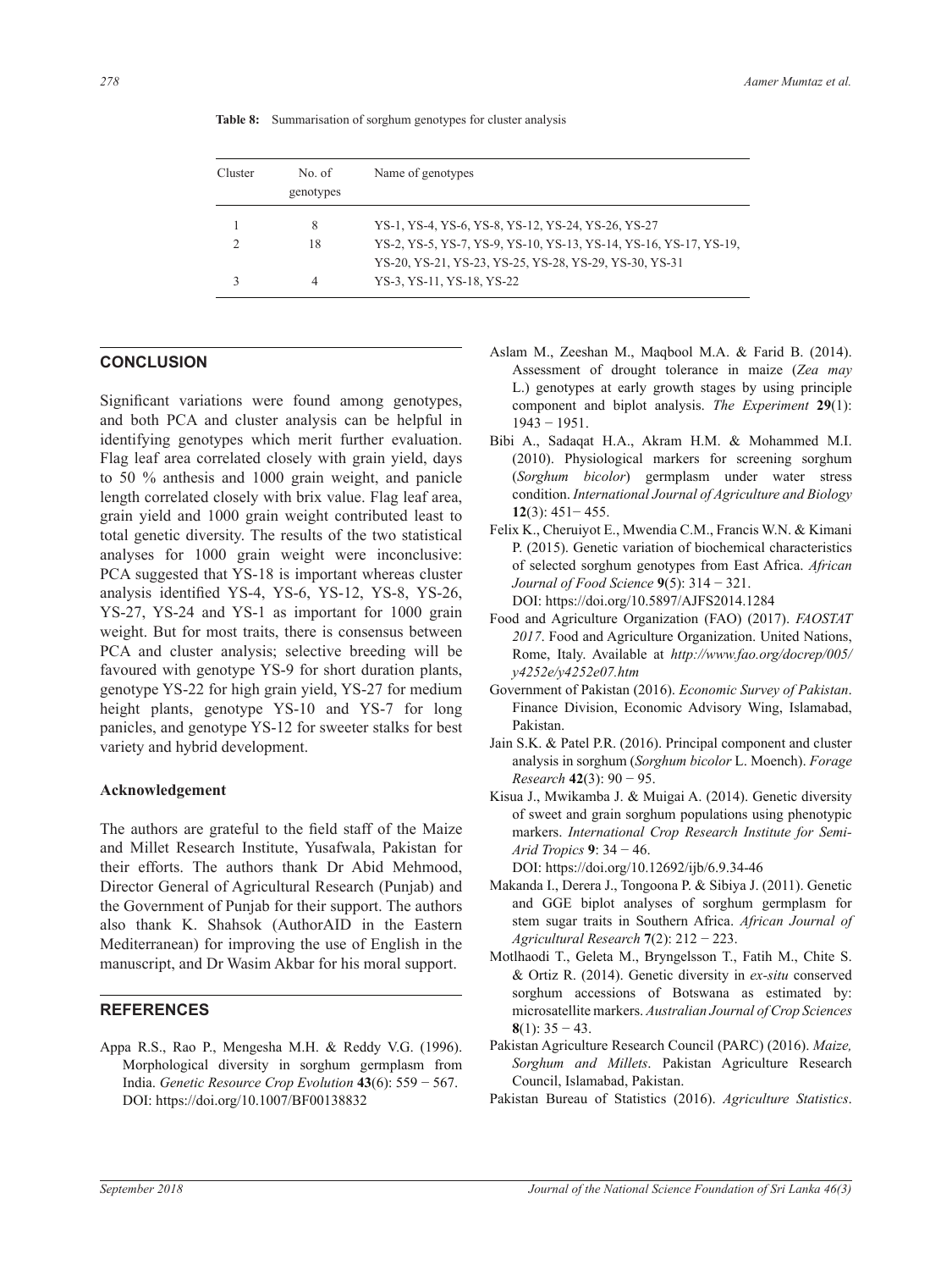Ministry of Finance, Islamabad, Pakistan.

- Ringner M. (2008). What is principal component analysis?. *Nature Biotechnology* **26**: 303 − 304. DOI: https://doi.org/10.1038/nbt0308-303
- Ritter K.B., McIntyre C.L., Godwin I.D., Jordan D.R. & Chapman S.C. (2007). An assessment of the genetic relationship between sweet and grain sorghums, within *Sorghum bicolor* ssp. *bicolor* (L.) Moench, using AFLP markers. *Euphytica* **157**(1 − 2): 161 − 176. DOI: https://doi.org/10.1007/s10681-007-9408-4
- Selle P.H. (2011). The protein quality of sorghum. *22nd Annual Australian Poultry Science Symposium*, Sydney, New South Wales, 14 – 16 February, The Poultry Research Foundation, University of Sydney, Australia.
- Shergo A., Labuschagne M.T., Biljonand A.V. & Shargie N.G. (2013). Assessment of genetic diversity in sorghum accessions using amplified fragment length polymorphism

(AFLP) analysis. *African Journal of Biotechnology* **12**(11): 1178 − 1188.

Sinha S. & Kumaravadivel N. (2016). Understanding genetic diversity of Sorghum using quantitative traits. *Scientifica*  **2016**: Article ID 3075023.

DOI: https://doi.org/10.1155/2016/3075023

- Sneath P.H.A. & Sokal R.R. (1973). *Numerical Taxonomy: The Principles and Practice of Numerical Classification*. Free-Man WF and Co., San Francisco, USA.
- Steel R.G.D., Torrie J.H. & Dickey D.A. (1997). *Principles and Procedures of Statistics. A Biometrical Approach*, 3rd edition. McGraw Hill Book Co., New York, USA.
- Zongo D., Gouyon P.H. & Sandmeier M. (1993). Genetic variability among sorghum accessions from the Sahelian agroecological region of Burkina Faso. *Biodiversity and Conservation* **2**(6): 627 − 636.

DOI: https://doi.org/10.1007/BF00051963